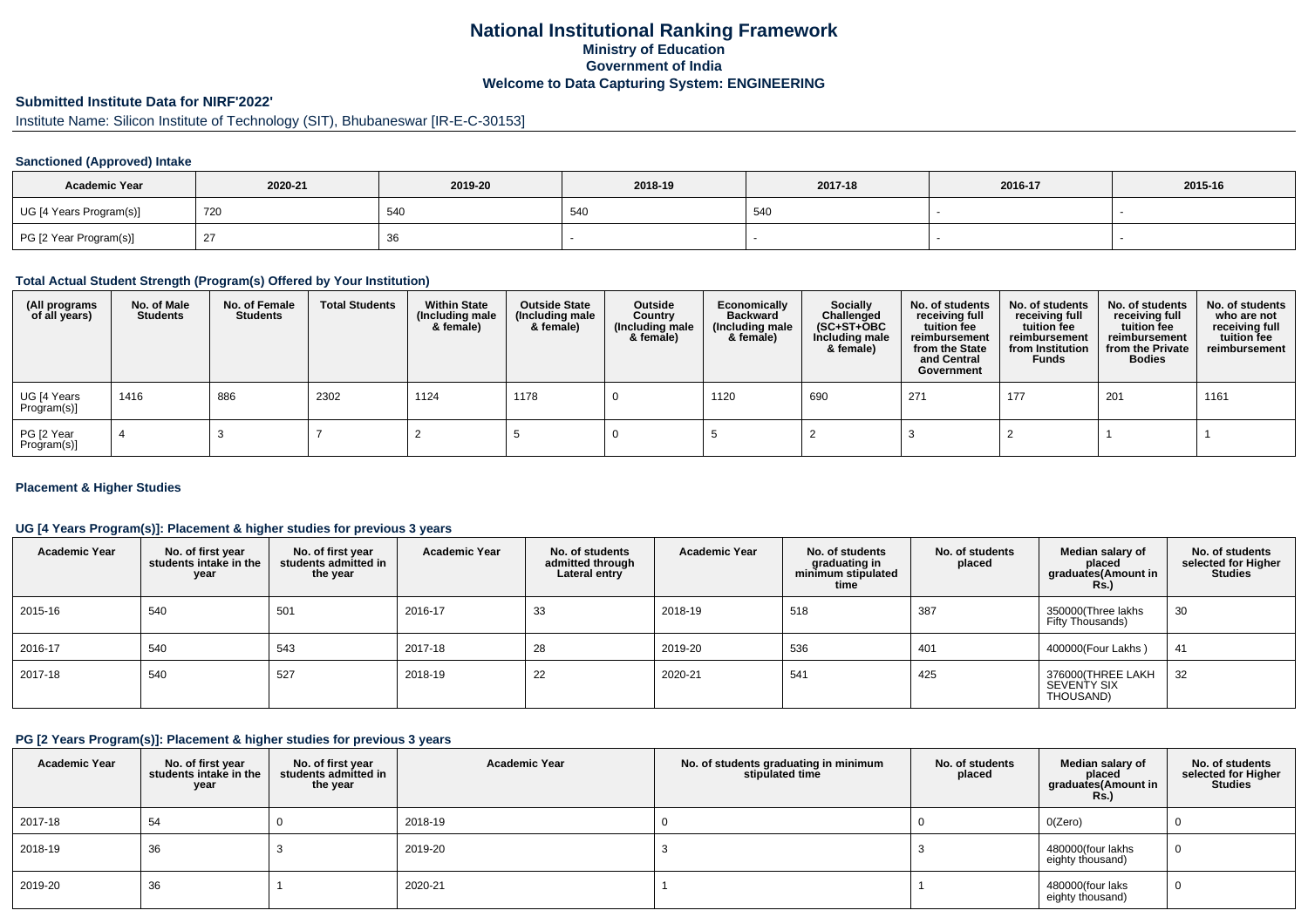#### **Ph.D Student Details**

| Ph.D (Student pursuing doctoral program till 2020-21 Students admitted in the academic year 2020-21 should not be entered here.) |         |         |         |  |  |  |  |
|----------------------------------------------------------------------------------------------------------------------------------|---------|---------|---------|--|--|--|--|
| <b>Total Students</b>                                                                                                            |         |         |         |  |  |  |  |
| Full Time                                                                                                                        |         |         |         |  |  |  |  |
| Part Time                                                                                                                        |         |         |         |  |  |  |  |
| No. of Ph.D students graduated (including Integrated Ph.D)                                                                       |         |         |         |  |  |  |  |
|                                                                                                                                  | 2020-21 | 2019-20 | 2018-19 |  |  |  |  |
| Full Time                                                                                                                        |         |         |         |  |  |  |  |
| Part Time                                                                                                                        |         |         |         |  |  |  |  |

# **Financial Resources: Utilised Amount for the Capital expenditure for previous 3 years**

| <b>Academic Year</b>                                                                                                                                                                   | 2020-21                                                                             | 2019-20                                                                           | 2018-19                                                                          |  |  |  |  |  |
|----------------------------------------------------------------------------------------------------------------------------------------------------------------------------------------|-------------------------------------------------------------------------------------|-----------------------------------------------------------------------------------|----------------------------------------------------------------------------------|--|--|--|--|--|
|                                                                                                                                                                                        | <b>Utilised Amount</b>                                                              | <b>Utilised Amount</b>                                                            | <b>Utilised Amount</b>                                                           |  |  |  |  |  |
| Annual Capital Expenditure on Academic Activities and Resources (excluding expenditure on buildings)                                                                                   |                                                                                     |                                                                                   |                                                                                  |  |  |  |  |  |
| Library (Books, Journals and e-Resources only)                                                                                                                                         | 2416788 (TWENTY FOUR LAKHS SIXTEEN THOUSAND<br>EIGHTYEIGHT)                         | 2645353 (TWENTY SIX LAKHS FORTYFIVE THOUSAND<br>THREE HUNDRED FIFTY THREE)        | 2553864 (TWENTY FIVE LAKHS FIFTY THREE THOUSANDS<br>EIGHT HÙNDRES SIXTY FOUR)    |  |  |  |  |  |
| New Equipment and software for Laboratories                                                                                                                                            | 7520016 (SEVENTY FIVE LAKHS TWENTY THOUSANDS<br><b>SIXTEEN</b>                      | 4044269 (FORTY LAKHS FOURTYFOUR THOUSANDS TWO<br>HUNDRED SIXTY NINE)              | 11043499 (ONE CRORE TEN LAKHS FOURTY THREE<br>THOUSANDS FOUR HUNDRED NINTEYNINE) |  |  |  |  |  |
| <b>Engineering Workshops</b>                                                                                                                                                           | 0 (ZERO)                                                                            | $0$ (ZERO)                                                                        | 0 (ZERO)                                                                         |  |  |  |  |  |
| Other expenditure on creation of Capital Assets (For setting up classrooms, seminar hall, conference hall, library, Lab, Engg<br>workshops excluding expenditure on Land and Building) | 30323655 (THREE CRORE THREE LAKHS TWENTY THREE<br>THOUSANDS SIX HUNDRED FIFTYFIVE ) | 14295656 (ONE CRORE FORTYTWO LAKHS NINETYFIVE<br>THOUSANDS SIX HUNDRED FIFTY SIX) | 13360986 (ONE CRORE THIRTYTHREE LAKHS SIXTY<br>THOUSANDS NINE HUNDRED EIGHTYSIX) |  |  |  |  |  |

# **Financial Resources: Utilised Amount for the Operational expenditure for previous 3 years**

| <b>Academic Year</b>                                                                                                                                                                            | 2020-21                                                                                     | 2019-20                                                                                   | 2018-19                                                                                  |  |  |  |  |  |  |
|-------------------------------------------------------------------------------------------------------------------------------------------------------------------------------------------------|---------------------------------------------------------------------------------------------|-------------------------------------------------------------------------------------------|------------------------------------------------------------------------------------------|--|--|--|--|--|--|
|                                                                                                                                                                                                 | <b>Utilised Amount</b>                                                                      | <b>Utilised Amount</b>                                                                    | <b>Utilised Amount</b>                                                                   |  |  |  |  |  |  |
| <b>Annual Operational Expenditure</b>                                                                                                                                                           |                                                                                             |                                                                                           |                                                                                          |  |  |  |  |  |  |
| Salaries (Teaching and Non Teaching staff)                                                                                                                                                      | 174076433 (SEVENTEEN CRORE FORTY LAKHS<br>SEVENTYSIX THOUSANDS FOUR HUNDRED<br>THIRTYTHREE) | 158458830 (FIFTEEN CRORE EIGHTYFOUR LAKHS FIFTY<br>EIGHTY THOUSANDS EIGHT HUNDRED THIRTY) | 147588374 (FOURTEEN CRORE SEVENTY FIVE LAKHS<br>EIGHTY EIGHT THREE HUNDRED SEVENTY FOUR) |  |  |  |  |  |  |
| Maintenance of Academic Infrastructure or consumables and<br>other running expenditures (excluding maintenance of hostels<br>and allied services, rent of the building, depreciation cost, etc) | 99282466 (NINE CRORES NINETY TWO LAKHS EIGHTY<br>TWO THOUSANDS FOUR HUNDRED SIXTY SIX)      | 62413408 (SIX CRORES TWENTY FOUR LAKHS THIRTEEN<br>THOUSANDS FOUR HUNDRED EIGHT)          | 67677712 (SIX CORES SEVNTY SIX LAKHS SEVENTY<br>SEVEN THOUSANDS SEVEN HUNDRED TWELEVE)   |  |  |  |  |  |  |
| Seminars/Conferences/Workshops                                                                                                                                                                  | 1353549 (THIRTEEN LAKHS FIFTY THREE THOUSANDS<br>FIVE HUNDRED FORTY NINE)                   | 2265745 (TWENTY TWO LAKHS SIXTY FIVE THOUSANDS<br>SEVEN HUNDRED FORTY FIVE)               | 512749 (FIVE LAKHS TWELVE THOUSANDS SEVEN<br>HUNDRED FORTY NINE)                         |  |  |  |  |  |  |

**IPR**

| Calendar year            | 2020 | 2019 | 2018 |
|--------------------------|------|------|------|
| No. of Patents Published |      |      |      |
| No. of Patents Granted   |      |      |      |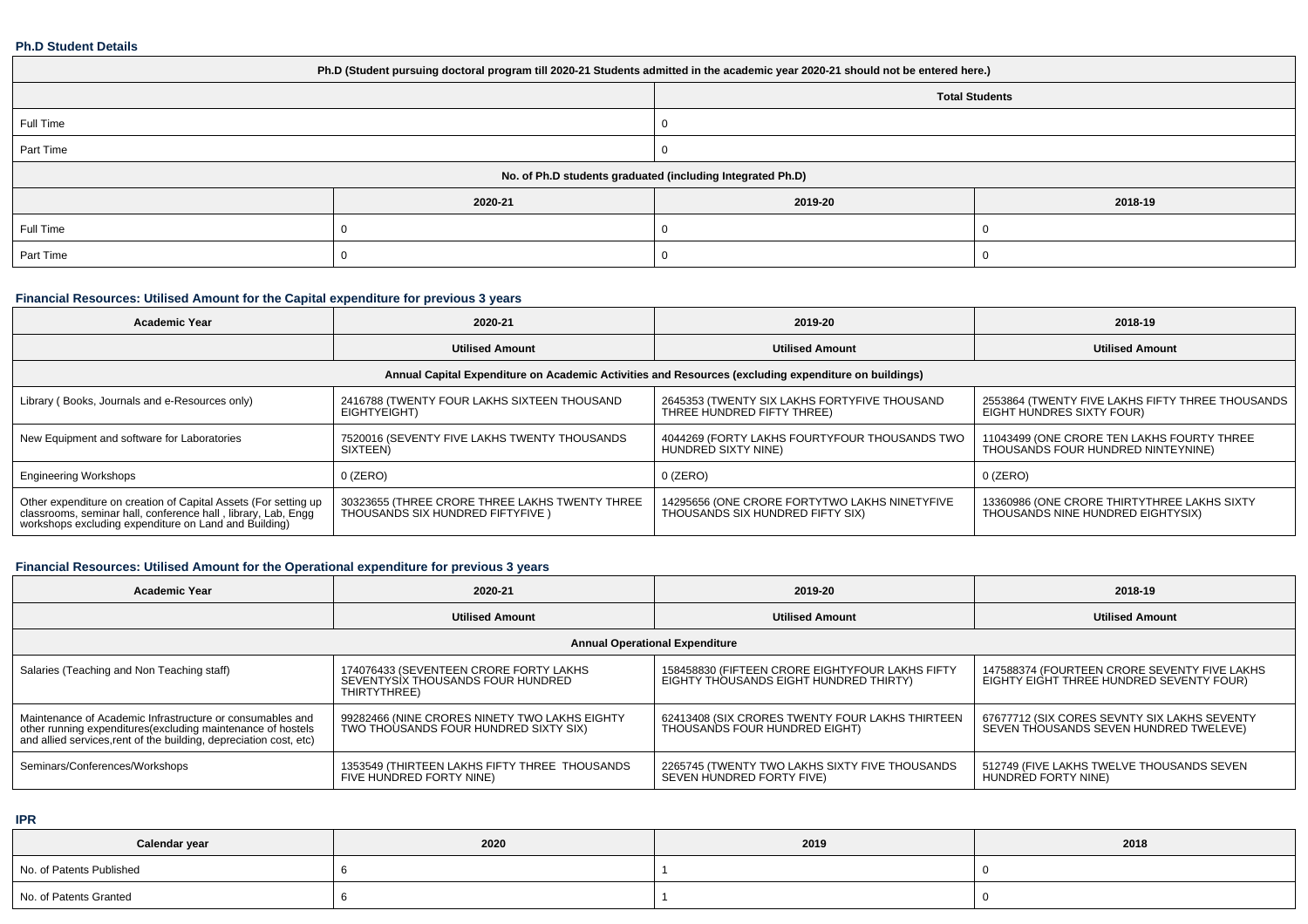### **Sponsored Research Details**

| <b>Financial Year</b>                    | 2020-21 | 2019-20                   | 2018-19                         |
|------------------------------------------|---------|---------------------------|---------------------------------|
| Total no. of Sponsored Projects          |         |                           |                                 |
| Total no. of Funding Agencies            |         |                           |                                 |
| Total Amount Received (Amount in Rupees) |         | 180000                    | 1830000                         |
| Amount Received in Words                 | Zero    | One lakh Eighty Thousands | Eighteen Lakhs Thirty Thousands |

### **Consultancy Project Details**

| <b>Financial Year</b>                    | 2020-21                                      | 2019-20                         | 2018-19                   |
|------------------------------------------|----------------------------------------------|---------------------------------|---------------------------|
| Total no. of Consultancy Projects        |                                              |                                 |                           |
| Total no. of Client Organizations        |                                              |                                 |                           |
| Total Amount Received (Amount in Rupees) | 271400                                       | 555000                          | 140000                    |
| Amount Received in Words                 | Two Lakhs Seventy One Thousands Four Hundred | Five Lakhs Fifty Five Thousands | One Lakh Fourty Thousands |

### **PCS Facilities: Facilities of physically challenged students**

| 1. Do your institution buildings have Lifts/Ramps?                                                                                                         | Yes, more than 80% of the buildings |
|------------------------------------------------------------------------------------------------------------------------------------------------------------|-------------------------------------|
| 2. Do your institution have provision for walking aids, including wheelchairs and transportation from one building to another for<br>handicapped students? | Yes                                 |
| 3. Do your institution buildings have specially designed toilets for handicapped students?                                                                 | Yes, more than 80% of the buildings |

### **Faculty Details**

| Srno           | <b>Name</b>                            | Age | Designation                | Gender | Qualification | <b>Experience (In</b><br>Months) | <b>Currently working</b><br>with institution? | <b>Joining Date</b> | <b>Leaving Date</b>      | <b>Association type</b> |
|----------------|----------------------------------------|-----|----------------------------|--------|---------------|----------------------------------|-----------------------------------------------|---------------------|--------------------------|-------------------------|
|                | <b>KAR DEBABRATA</b>                   | 54  | Professor                  | Male   | Ph.D          | 384                              | Yes                                           | 14-08-2010          | $\sim$                   | Regular                 |
| 2              | DHAL KASTURI                           | 38  | <b>Assistant Professor</b> | Female | Ph.D          | 159                              | Yes                                           | 17-12-2007          | $\sim$                   | Regular                 |
| 3              | ROUT PRAKASH<br><b>KUMAR</b>           | 48  | Professor                  | Male   | Ph.D          | 232                              | Yes                                           | 17-06-2002          | $\sim$                   | Regular                 |
| $\overline{4}$ | <b>MISHRA</b><br>ANNAPURNA             | 38  | Associate Professor        | Female | Ph.D          | 180                              | Yes                                           | 01-12-2010          | $\sim$                   | Regular                 |
| 5              | <b>SWAIN SANJIT</b><br><b>KUMAR</b>    | 42  | Associate Professor        | Male   | Ph.D          | 221                              | Yes                                           | 20-08-2007          | $\sim$                   | Regular                 |
| 6              | PAL PRIYAMBADA                         | 38  | <b>Assistant Professor</b> | Female | Ph.D          | 169                              | Yes                                           | 20-08-2007          | $\sim$                   | Regular                 |
| $\overline{7}$ | <b>DAS UTPAL</b><br><b>KUMAR</b>       | 40  | <b>Assistant Professor</b> | Male   | Ph.D          | 157                              | Yes                                           | 30-12-2008          | $\sim$                   | Regular                 |
| 8              | CHAUDHURY<br><b>BHAGAWAT</b><br>PRASAD | 43  | Associate Professor        | Male   | M.Tech        | 254                              | Yes                                           | 02-08-2004          | $\sim$                   | Regular                 |
| 9              | <b>MISRA BIJAN</b><br>BIHARI           | 59  | Professor                  | Male   | Ph.D          | 397                              | Yes                                           | 08-09-2008          | $\overline{\phantom{a}}$ | Regular                 |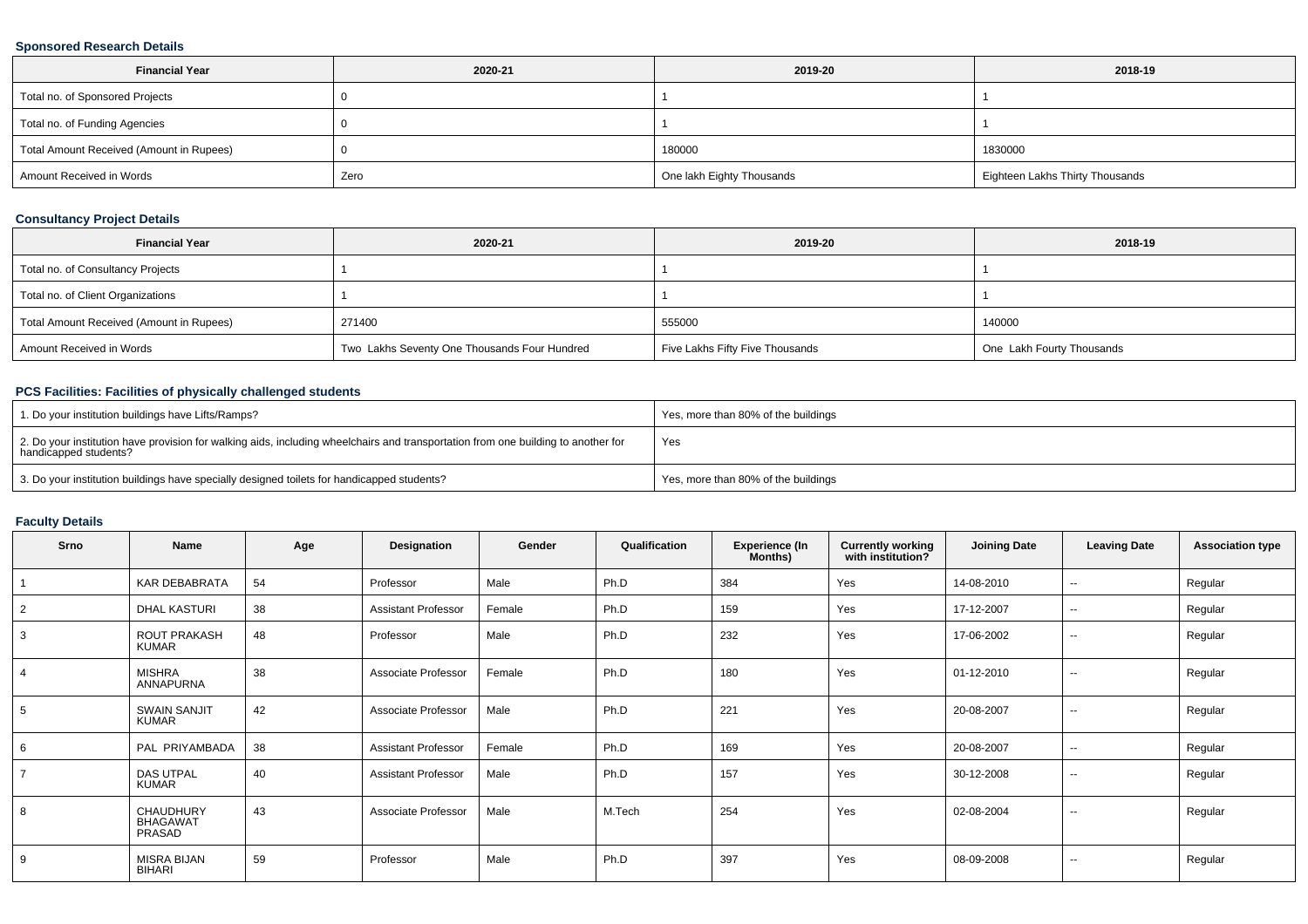| 10 | TRIPATHY<br>PRADYUMNA<br><b>KUMAR</b>                   | 45 | Associate Professor        | Male   | Ph.D   | 211 | Yes | 25-06-2007 | --                       | Regular             |
|----|---------------------------------------------------------|----|----------------------------|--------|--------|-----|-----|------------|--------------------------|---------------------|
| 11 | <b>MOHANTY ANITA</b>                                    | 44 | Associate Professor        | Female | Ph.D   | 221 | Yes | 19-12-2006 | $\sim$                   | Regular             |
| 12 | NAYAK<br><b>SAMALESWARI</b><br>PRASAD                   | 35 | <b>Assistant Professor</b> | Male   | Ph.D   | 119 | Yes | 30-06-2011 | $\sim$                   | Regular             |
| 13 | <b>BEHERA</b><br>CHITTARANJAN                           | 45 | Associate Professor        | Male   | Ph.D   | 254 | Yes | 16-08-2001 | Ξ.                       | Regular             |
| 14 | <b>SAHOO</b><br><b>MOHAPATRA</b><br><b>BIKASH KUMAR</b> | 32 | <b>Assistant Professor</b> | Male   | Ph.D   | 79  | Yes | 01-08-2015 | Ξ.                       | Regular             |
| 15 | <b>KANUNGO RUPA</b>                                     | 49 | <b>Assistant Professor</b> | Female | M.Tech | 72  | Yes | 31-03-2011 |                          | Regular             |
| 16 | SAHOO PULAK                                             | 51 | Associate Professor        | Male   | Ph.D   | 308 | Yes | 01-12-2010 | $\sim$                   | Regular             |
| 17 | PANDA NIHAR<br>RANJAN                                   | 41 | <b>Assistant Professor</b> | Male   | M.Tech | 158 | Yes | 25-01-2010 | $\sim$                   | Regular             |
| 18 | DAS JAYASHREE                                           | 58 | Professor                  | Female | Ph.D   | 394 | Yes | 11-02-2005 | $\sim$                   | Regular             |
| 19 | NAYAK NIHAR<br>RANJAN                                   | 48 | Associate Professor        | Male   | M.Tech | 236 | Yes | 01-02-2006 | --                       | Regular             |
| 20 | PATI SUDHANSU<br><b>KUMAR</b>                           | 50 | Professor                  | Male   | Ph.D   | 202 | Yes | 14-07-2004 | --                       | Regular             |
| 21 | ASIF UDDIN KHAN                                         | 38 | <b>Assistant Professor</b> | Male   | Ph.D   | 117 | Yes | 24-06-2017 | --                       | Regular             |
| 22 | ROUT SUCHISMITA                                         | 38 | <b>Assistant Professor</b> | Female | Ph.D   | 156 | Yes | 03-08-2011 | --                       | Regular             |
| 23 | DASH MANASA                                             | 47 | Associate Professor        | Female | Ph.D   | 241 | Yes | 30-06-2006 | $\overline{\phantom{a}}$ | Regular             |
| 24 | <b>GIRI GITISUDHA</b>                                   | 58 | Professor                  | Female | Ph.D   | 315 | Yes | 25-06-2008 | --                       | Regular             |
| 25 | <b>BEHERA AJIT</b><br><b>KUMAR</b>                      | 50 | Associate Professor        | Male   | M.Tech | 248 | Yes | 28-06-2006 | $\sim$                   | Regular             |
| 26 | <b>MISHRA TARINI</b><br><b>CHARAN</b>                   | 41 | <b>Assistant Professor</b> | Male   | M.Tech | 219 | Yes | 30-06-2008 | $\overline{\phantom{a}}$ | Regular             |
| 27 | PANDA SOUMYA<br>PRIYADARSHINI                           | 33 | <b>Assistant Professor</b> | Female | Ph.D   | 98  | Yes | 28-07-2016 | $\sim$                   | Regular             |
| 28 | RATH BIRANCHI<br><b>NARAYAN</b>                         | 35 | <b>Assistant Professor</b> | Male   | Ph.D   | 72  | Yes | 29-08-2011 | $\sim$                   | Regular             |
| 29 | Biswa Ranjan Kuanr                                      | 33 | <b>Assistant Professor</b> | Male   | M.Tech | 50  | Yes | 08-09-2020 | $\sim$                   | Adhoc / Contractual |
| 30 | <b>ROUTRAY MUKTI</b>                                    | 43 | Assistant Professor        | Female | M.Tech | 180 | Yes | 17-12-2007 |                          | Regular             |
| 31 | SAMANTARA<br><b>MANOJ KUMAR</b>                         | 46 | <b>Assistant Professor</b> | Male   | M.Tech | 106 | Yes | 01-07-2008 | Ξ.                       | Regular             |
| 32 | SENAPATI<br>JANMEJAY                                    | 52 | Associate Professor        | Male   | Ph.D   | 292 | Yes | 03-05-2014 | Ξ.                       | Regular             |
| 33 | <b>SINGH NALINI</b>                                     | 39 | <b>Assistant Professor</b> | Female | Ph.D   | 169 | Yes | 01-07-2007 | $\sim$                   | Regular             |
| 34 | <b>ROUT SUSHRI</b><br>SAMITA                            | 41 | Associate Professor        | Female | Ph.D   | 202 | Yes | 01-08-2005 | Ξ.                       | Regular             |
| 35 | <b>BISWAL</b><br>GYANARANJAN                            | 33 | <b>Assistant Professor</b> | Male   | M.Tech | 72  | Yes | 01-07-2015 | $\overline{\phantom{a}}$ | Regular             |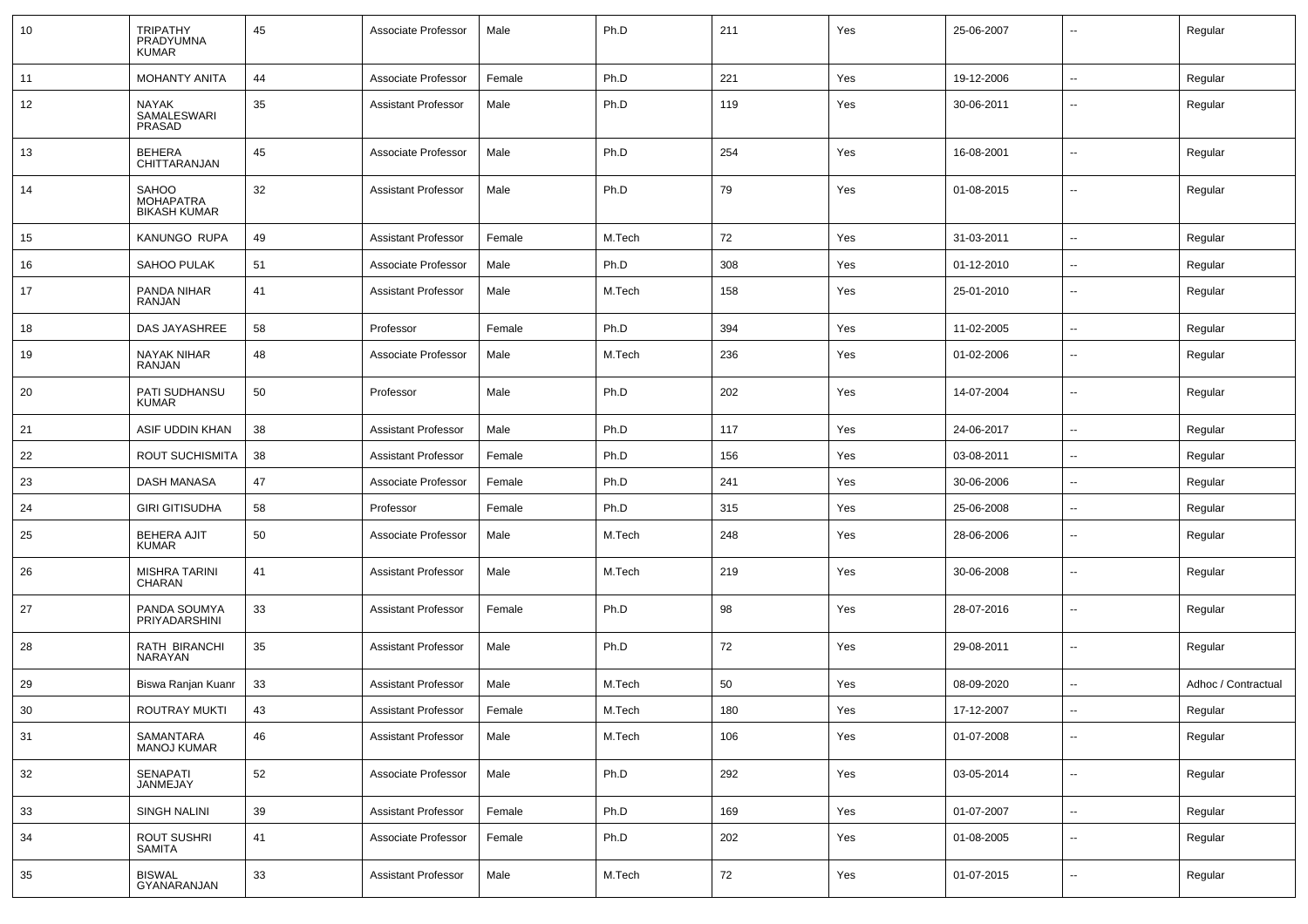| 36 | JAGDISH KUMAR<br><b>PATRA</b>      | 29 | <b>Assistant Professor</b> | Male   | M.Tech | 61  | Yes | 25-06-2018 | $\overline{\phantom{a}}$ | Regular |
|----|------------------------------------|----|----------------------------|--------|--------|-----|-----|------------|--------------------------|---------|
| 37 | SAHU GOPAL<br><b>KRUSHNA</b>       | 43 | Associate Professor        | Male   | M.Tech | 255 | Yes | 19-07-2005 | $\sim$                   | Regular |
| 38 | PATHY LAXMI<br>NARAYAN             | 49 | <b>Assistant Professor</b> | Male   | M.Tech | 213 | Yes | 06-01-2009 | $\sim$                   | Regular |
| 39 | <b>KAR PRIYANKA</b>                | 35 | Associate Professor        | Female | Ph.D   | 119 | Yes | 22-09-2011 | $\sim$                   | Regular |
| 40 | PANDA RAM<br>PRASAD                | 54 | Professor                  | Male   | Ph.D   | 376 | Yes | 03-12-2007 | $\sim$                   | Regular |
| 41 | RAI SATYANANDA<br><b>CHAMPATI</b>  | 49 | Professor                  | Male   | Ph.D   | 240 | Yes | 16-10-2001 | $\overline{\phantom{a}}$ | Regular |
| 42 | <b>BISWAL SUSMITA</b>              | 35 | <b>Assistant Professor</b> | Female | Ph.D   | 117 | Yes | 12-08-2011 | $\sim$                   | Regular |
| 43 | NAYAK SURESH<br><b>CHANDRA</b>     | 50 | Professor                  | Male   | M.Tech | 325 | Yes | 06-07-2009 | $\sim$                   | Regular |
| 44 | SANGHAMITA DAS                     | 34 | <b>Assistant Professor</b> | Female | Ph.D   | 55  | Yes | 09-07-2018 | $\overline{\phantom{a}}$ | Regular |
| 45 | PADHY SUDARSAN                     | 71 | Professor                  | Male   | Ph.D   | 541 | Yes | 17-08-2015 | $\overline{\phantom{a}}$ | Regular |
| 46 | <b>BARAL BISWAJIT</b>              | 40 | Associate Professor        | Male   | Ph.D   | 179 | Yes | 28-06-2006 | $\sim$                   | Regular |
| 47 | <b>MISHRA RABI</b><br>NARAYAN      | 42 | Associate Professor        | Male   | Ph.D   | 175 | Yes | 01-03-2006 | $\sim$                   | Regular |
| 48 | PATI NIBEDITA                      | 38 | <b>Assistant Professor</b> | Female | M.Tech | 164 | Yes | 23-07-2012 | $\sim$                   | Regular |
| 49 | <b>BEHERA SEEMA</b>                | 42 | <b>Assistant Professor</b> | Female | M.Tech | 179 | Yes | 20-07-2005 | $\sim$                   | Regular |
| 50 | ARUNI NAYAK                        | 35 | <b>Assistant Professor</b> | Male   | M.E.   | 98  | Yes | 07-08-2017 | $\sim$                   | Regular |
| 51 | Rupambika<br>Pattanaik             | 29 | <b>Assistant Professor</b> | Female | Ph.D   | 80  | Yes | 01-08-2018 | $\overline{\phantom{a}}$ | Regular |
| 52 | <b>TRIPATHY</b><br>DHANANJAY       | 33 | <b>Assistant Professor</b> | Male   | M.Tech | 108 | Yes | 03-05-2014 | $\overline{\phantom{a}}$ | Regular |
| 53 | SAHOO AMIYA<br><b>BHUSAN</b>       | 36 | <b>Assistant Professor</b> | Male   | Ph.D   | 109 | Yes | 12-07-2013 | $\overline{\phantom{a}}$ | Regular |
| 54 | MISHRA PRAYAG<br>PRASAD            | 48 | Professor                  | Male   | Ph.D   | 267 | Yes | 16-07-2001 | $\overline{\phantom{a}}$ | Regular |
| 55 | RAJU ARADHANA                      | 38 | <b>Assistant Professor</b> | Female | M.Tech | 192 | Yes | 01-02-2010 | $\sim$                   | Regular |
| 56 | <b>MISRA SAROJ</b><br>KANTA        | 57 | Professor                  | Male   | Ph.D   | 370 | Yes | 11-07-2002 | $\overline{\phantom{a}}$ | Regular |
| 57 | DASH<br>SUBHAKANTA                 | 48 | Associate Professor        | Male   | Ph.D   | 243 | Yes | 15-07-2001 | --                       | Regular |
| 58 | MAHARATHA<br><b>DHARITRI</b>       | 48 | Associate Professor        | Female | Ph.D   | 288 | Yes | 05-09-2011 | $\overline{\phantom{a}}$ | Regular |
| 59 | DASH<br>CHOUDHURY<br>SANJEEV KUMAR | 46 | Associate Professor        | Male   | Ph.D   | 192 | Yes | 18-07-2005 | $\sim$                   | Regular |
| 60 | DALEI RABINDRA<br>KUMAR            | 48 | Associate Professor        | Male   | Ph.D   | 177 | Yes | 07-01-2009 | $\sim$                   | Regular |
| 61 | <b>SWAIN NIBEDITA</b>              | 39 | <b>Assistant Professor</b> | Female | Ph.D   | 173 | Yes | 02-07-2008 | $\overline{\phantom{a}}$ | Regular |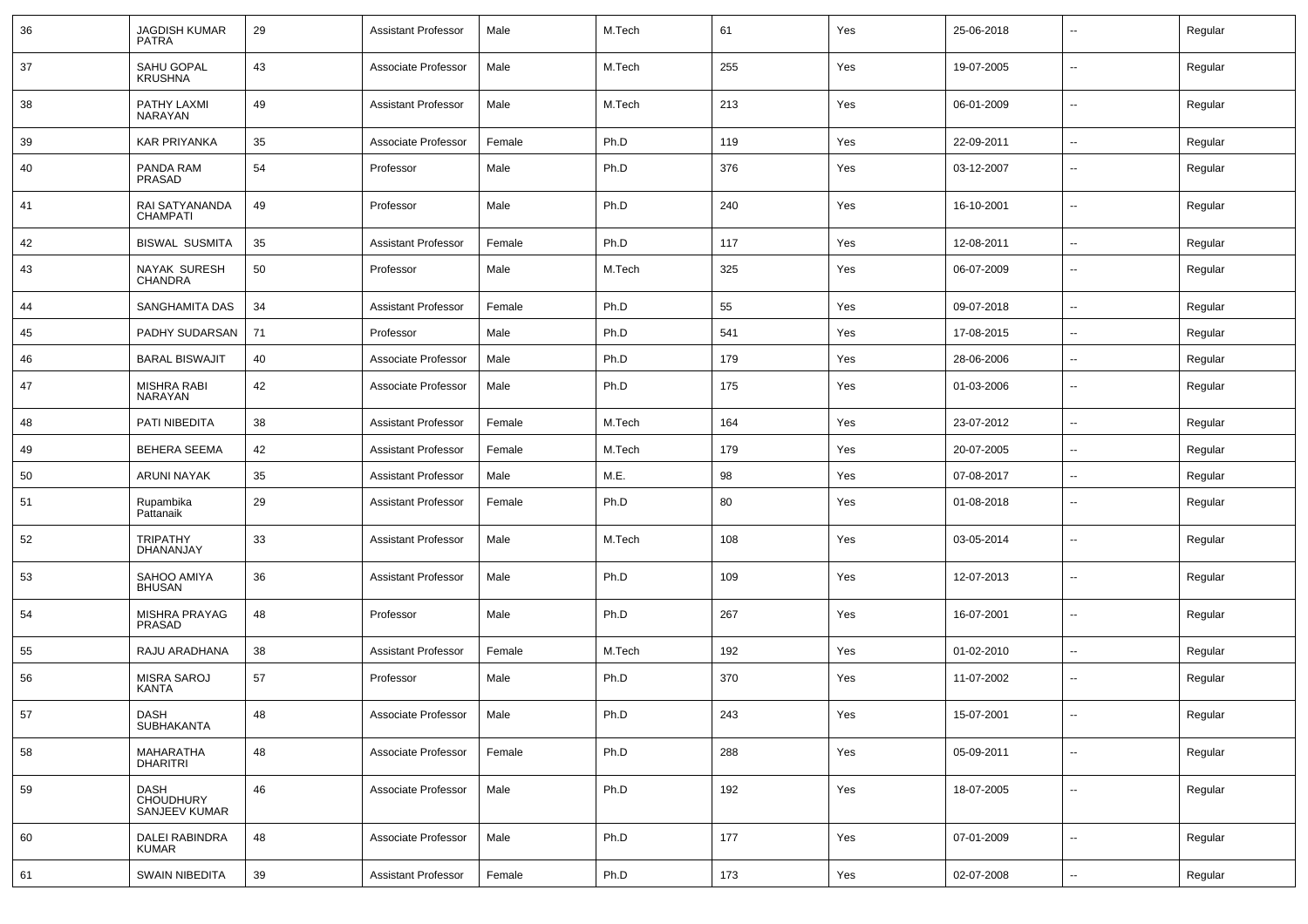| 62 | DASH<br><b>BODHISATTVA</b>                      | 35 | <b>Assistant Professor</b>                          | Male   | Ph.D   | 118 | Yes | 04-08-2011 |                          | Regular             |
|----|-------------------------------------------------|----|-----------------------------------------------------|--------|--------|-----|-----|------------|--------------------------|---------------------|
| 63 | <b>IPSITA PAHI</b>                              | 33 | <b>Assistant Professor</b>                          | Female | M.Tech | 62  | Yes | 22-06-2017 | н.                       | Regular             |
| 64 | <b>BARDHAN</b><br><b>SRIKRISHNA</b>             | 41 | Associate Professor                                 | Male   | M.Tech | 201 | Yes | 01-07-2006 | --                       | Regular             |
| 65 | <b>SAROJ ROUT</b>                               | 47 | Professor                                           | Male   | Ph.D   | 298 | Yes | 11-01-2017 | $\overline{\phantom{a}}$ | Regular             |
| 66 | <b>MITRA</b><br>LOPAMUDRA                       | 39 | Associate Professor                                 | Female | Ph.D   | 173 | Yes | 25-01-2011 | $\overline{\phantom{a}}$ | Regular             |
| 67 | <b>BEHERA</b><br>MANORANJAN                     | 48 | Professor                                           | Male   | Ph.D   | 256 | Yes | 17-06-2002 | н.                       | Regular             |
| 68 | <b>MOHANTY</b><br><b>JASASWI PRASAD</b>         | 46 | Associate Professor                                 | Male   | Ph.D   | 172 | Yes | 13-07-2006 | ⊷.                       | Regular             |
| 69 | NAYAK NARAYAN                                   | 44 | Associate Professor                                 | Male   | M.Tech | 241 | Yes | 01-02-2010 | $\sim$                   | Regular             |
| 70 | <b>DASH SAUMYA</b><br>RANJAN                    | 37 | Associate Professor                                 | Male   | Ph.D   | 173 | Yes | 14-09-2007 | --                       | Regular             |
| 71 | <b>RUTURAJ</b><br><b>GARANAYAK</b>              | 30 | Assistant Professor                                 | Male   | M.Tech | 74  | Yes | 26-12-2016 | --                       | Regular             |
| 72 | Partha Sarathi<br>Behera                        | 29 | <b>Assistant Professor</b>                          | Male   | M.Tech | 40  | Yes | 02-07-2018 | --                       | Regular             |
| 73 | <b>DAS SATISH</b><br><b>KUMAR</b>               | 35 | <b>Assistant Professor</b>                          | Male   | M.Tech | 106 | Yes | 27-07-2015 | --                       | Regular             |
| 74 | <b>MAHARANA</b><br>PRADEEP KUMAR                | 44 | Associate Professor                                 | Male   | Ph.D   | 12  | Yes | 01-07-2020 | --                       | Adhoc / Contractual |
| 75 | <b>MISHRA BIKRAM</b><br><b>KESHARI</b>          | 46 | Associate Professor                                 | Male   | Ph.D   | 290 | Yes | 12-02-2008 | --                       | Regular             |
| 76 | SAMAL SOUMYA<br>RANJAN                          | 39 | <b>Assistant Professor</b>                          | Male   | Ph.D   | 179 | Yes | 07-01-2011 | --                       | Regular             |
| 77 | <b>PADHI</b><br><b>BIDYADHAR</b>                | 49 | Associate Professor                                 | Male   | Ph.D   | 261 | Yes | 30-12-2006 | --                       | Regular             |
| 78 | PRADIPTA KUMAR<br>JENA                          | 45 | Associate Professor                                 | Male   | M.Tech | 108 | Yes | 16-12-2016 | --                       | Regular             |
| 79 | PATRA PRADIP<br><b>KUMAR</b>                    | 45 | Associate Professor                                 | Male   | M.Tech | 254 | Yes | 03-08-2014 | --                       | Regular             |
| 80 | Suvashree<br>Suvadarshini                       | 38 | <b>Assistant Professor</b>                          | Female | Ph.D   | 93  | Yes | 01-08-2018 | --                       | Regular             |
| 81 | SWAIN<br>MONORAMA                               | 40 | Associate Professor                                 | Female | Ph.D   | 172 | Yes | 01-08-2007 |                          | Regular             |
| 82 | PANDIA MANOJ<br><b>KUMAR</b>                    | 43 | Associate Professor                                 | Male   | M.Tech | 170 | Yes | 01-08-2007 | Ξ.                       | Regular             |
| 83 | <b>TALUKDAR</b><br>JAIDEEP                      | 61 | Dean / Principal /<br>Director / Vice<br>Chancellor | Male   | Ph.D   | 429 | Yes | 26-02-2013 | Щ,                       | Regular             |
| 84 | <b>MOHAPATRA</b><br>AMBARISH<br><b>GAJENDRA</b> | 38 | <b>Assistant Professor</b>                          | Male   | Ph.D   | 169 | Yes | 01-12-2010 | $\sim$                   | Regular             |
| 85 | <b>MOHAPATRA</b><br>CHITTARANJAN                | 36 | <b>Assistant Professor</b>                          | Male   | M.Tech | 109 | Yes | 26-12-2011 | Ξ.                       | Regular             |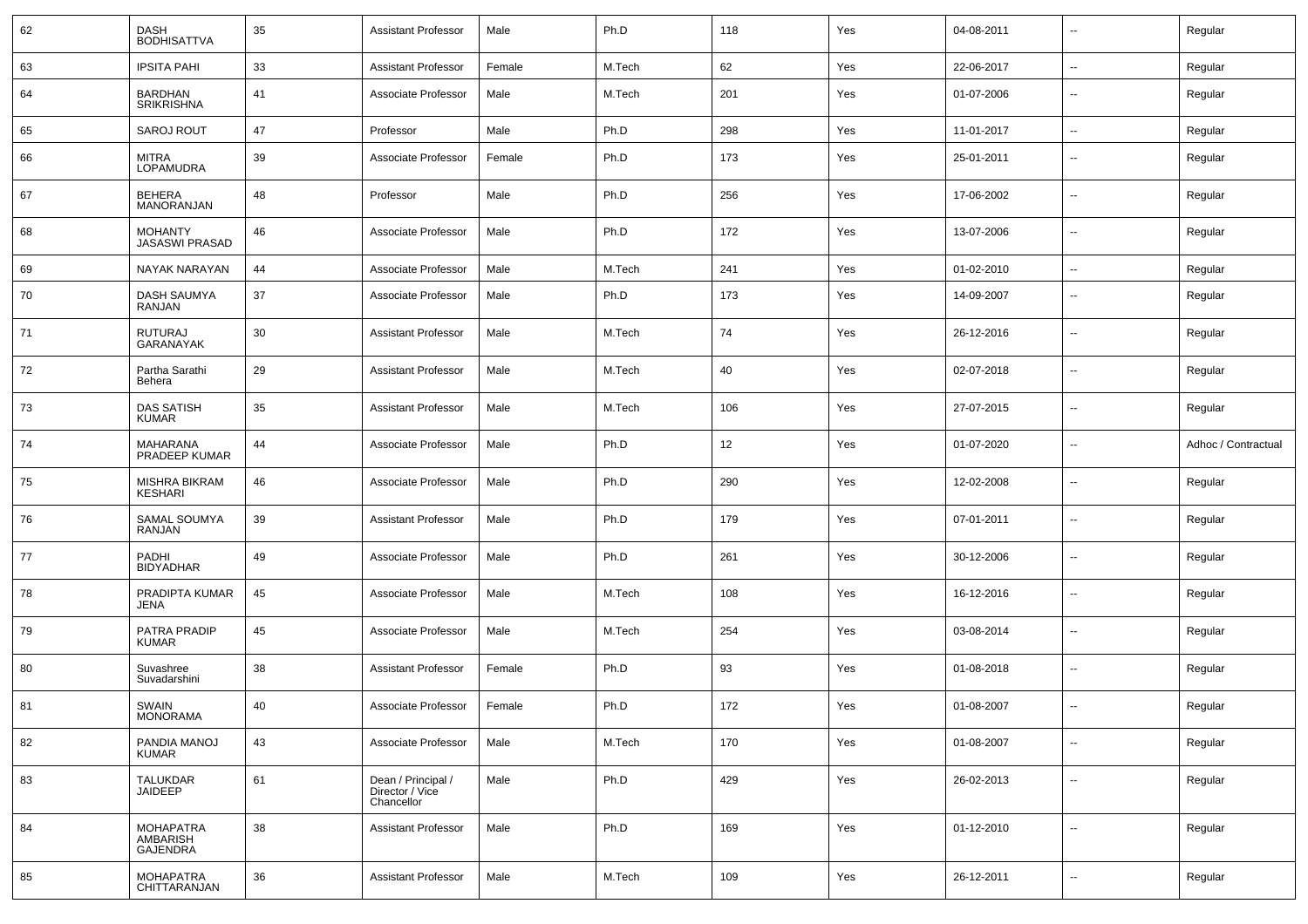| 86  | <b>NAYAK</b><br>PRIYABRAT          | 56 | Associate Professor        | Male   | Ph.D   | 401 | Yes | 20-02-2006 |                          | Regular             |
|-----|------------------------------------|----|----------------------------|--------|--------|-----|-----|------------|--------------------------|---------------------|
| 87  | <b>PRUSTY</b><br><b>SUBHASHREE</b> | 40 | <b>Assistant Professor</b> | Female | Ph.D   | 195 | Yes | 14-07-2008 | ⊶.                       | Regular             |
| 88  | Debi Prasad Dutta                  | 42 | <b>Assistant Professor</b> | Male   | Ph.D   | 42  | Yes | 01-08-2020 | --                       | Adhoc / Contractual |
| 89  | <b>MALIK SADHNA</b>                | 32 | <b>Assistant Professor</b> | Female | M.Tech | 88  | Yes | 03-08-2015 | $\overline{\phantom{a}}$ | Regular             |
| 90  | <b>CHOUDHURY</b><br>PAMELA         | 40 | <b>Assistant Professor</b> | Female | Ph.D   | 108 | Yes | 16-07-2012 | $\overline{\phantom{a}}$ | Regular             |
| 91  | DASH JUDHISTHIR                    | 51 | Associate Professor        | Male   | Ph.D   | 260 | Yes | 16-09-2008 | -−                       | Regular             |
| 92  | <b>NAYAK SIBA</b><br>SANKARA       | 49 | Professor                  | Male   | Ph.D   | 177 | Yes | 25-06-2008 | --                       | Regular             |
| 93  | CHOUDHURY<br>ANANYA ROY            | 38 | <b>Assistant Professor</b> | Female | Ph.D   | 168 | Yes | 12-10-2009 | --                       | Regular             |
| 94  | <b>SASWATI JENA</b>                | 41 | <b>Assistant Professor</b> | Female | Ph.D   | 158 | Yes | 01-08-2017 | --                       | Regular             |
| 95  | <b>BAGHA SANGEETA</b>              | 35 | <b>Assistant Professor</b> | Female | Ph.D   | 106 | Yes | 04-08-2011 | ⊷.                       | Regular             |
| 96  | JENA<br>BHAGYALAXMI                | 38 | <b>Assistant Professor</b> | Female | Ph.D   | 172 | Yes | 01-08-2007 | $\overline{\phantom{a}}$ | Regular             |
| 97  | PATTANAYAK<br>PRADIPTA KUMAR       | 46 | Associate Professor        | Male   | M.Tech | 165 | Yes | 26-12-2008 | −−                       | Regular             |
| 98  | <b>MEHER BIMAL</b><br><b>KUMAR</b> | 48 | Associate Professor        | Male   | Ph.D   | 219 | Yes | 16-07-2005 | $\overline{\phantom{a}}$ | Regular             |
| 99  | <b>DAS SACHIN</b>                  | 41 | <b>Assistant Professor</b> | Male   | M.Tech | 195 | Yes | 06-07-2009 | $\overline{\phantom{a}}$ | Regular             |
| 100 | TRIPATHY BIPIN<br>BIHARI           | 45 | Associate Professor        | Male   | M.E.   | 240 | Yes | 04-10-2001 | -−                       | Regular             |
| 101 | Debasish Nayak                     | 37 | <b>Assistant Professor</b> | Male   | Ph.D   | 154 | Yes | 06-01-2009 | --                       | Regular             |
| 102 | DAS TAPAS<br><b>RANJAN</b>         | 56 | <b>Assistant Professor</b> | Male   | Ph.D   | 107 | Yes | 08-02-2014 | $\overline{\phantom{a}}$ | Regular             |
| 103 | <b>Tusar Parida</b>                | 48 | Associate Professor        | Male   | Ph.D   | 261 | Yes | 01-01-2018 | ⊷.                       | Regular             |
| 104 | <b>SAHU SUBRAT</b><br><b>KUMAR</b> | 43 | Associate Professor        | Male   | M.Tech | 172 | Yes | 01-07-2006 | --                       | Regular             |
| 105 | SINGH MANAS<br>RANJAN              | 42 | Associate Professor        | Male   | Ph.D   | 177 | Yes | 20-12-2006 | --                       | Regular             |
| 106 | <b>NAYAK DIPAK</b><br>RANJAN       | 51 | <b>Assistant Professor</b> | Male   | M.Tech | 170 | Yes | 03-09-2009 | --                       | Regular             |
| 107 | DAS UTPAL                          | 44 | <b>Assistant Professor</b> | Male   | M.Tech | 179 | Yes | 11-12-2010 | Щ,                       | Regular             |
| 108 | SWAIN<br>RAMAKRUSHNA               | 50 | Associate Professor        | Male   | Ph.D   | 170 | Yes | 18-08-2016 | н.                       | Regular             |
| 109 | VARMA T DINESH                     | 30 | <b>Assistant Professor</b> | Male   | Ph.D   | 89  | Yes | 03-05-2014 | $\sim$                   | Regular             |
| 110 | Amulya Kumar Roul                  | 39 | <b>Assistant Professor</b> | Male   | M.Tech | 116 | Yes | 01-08-2018 | $\overline{\phantom{a}}$ | Regular             |
| 111 | MOHANTY<br>AMARJEET                | 41 | <b>Assistant Professor</b> | Male   | M.Tech | 171 | Yes | 31-12-2007 | ⊶.                       | Regular             |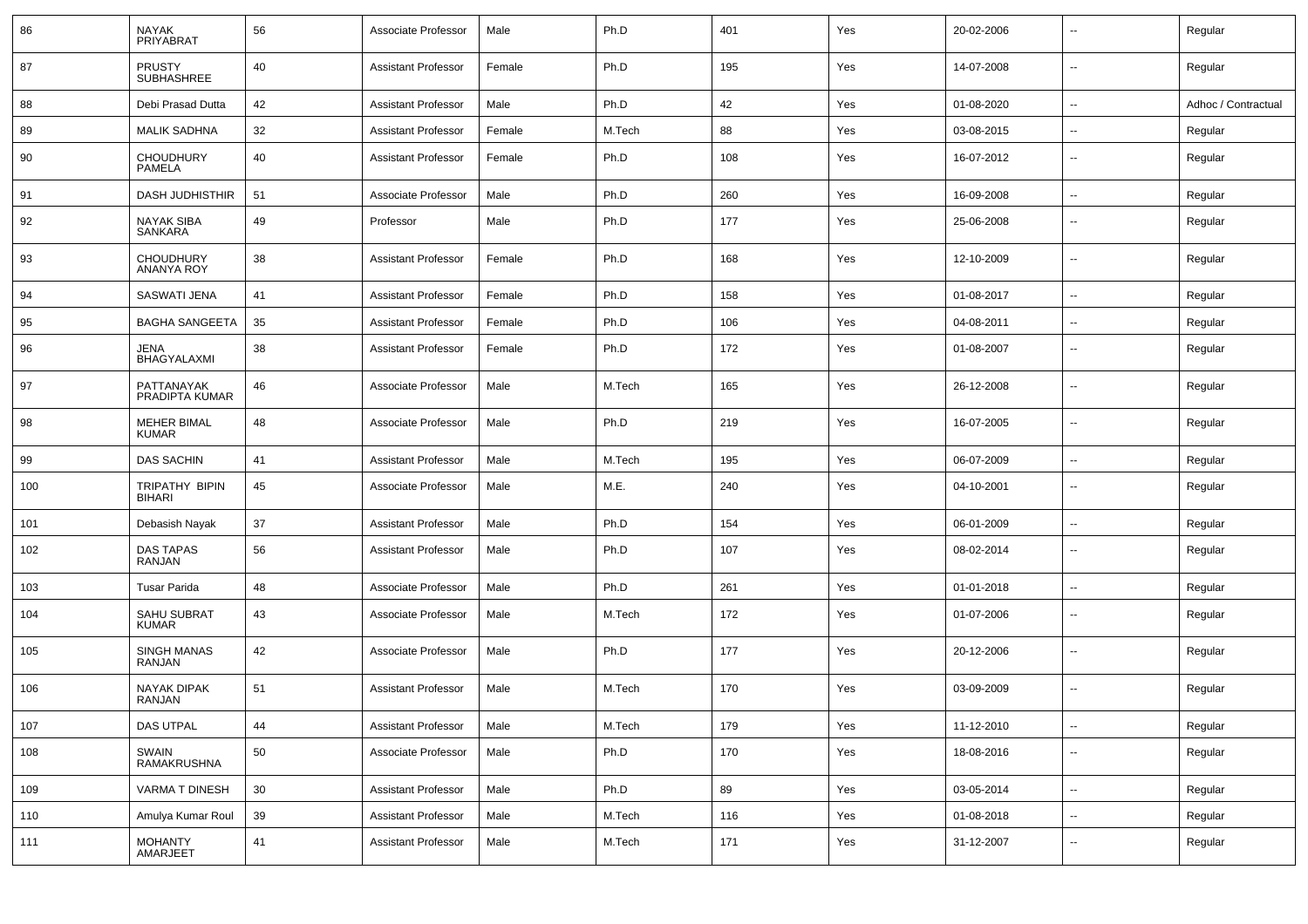| 112 | <b>AGASTY</b><br><b>MAHENDRA</b><br>PRASAD | 54 | Professor                  | Male   | Ph.D   | 277 | Yes | 17-08-2004 | $\overline{\phantom{a}}$ | Regular             |
|-----|--------------------------------------------|----|----------------------------|--------|--------|-----|-----|------------|--------------------------|---------------------|
| 113 | PRADHAN<br><b>DEBASMITA</b>                | 45 | Associate Professor        | Female | Ph.D   | 195 | Yes | 18-07-2005 | $\mathbf{u}$             | Regular             |
| 114 | ACHARYA ADITYA                             | 43 | Associate Professor        | Male   | Ph.D   | 241 | Yes | 11-07-2006 | $\sim$                   | Regular             |
| 115 | <b>PATTNAIK</b><br><b>SUSHANT KUMAR</b>    | 42 | Assistant Professor        | Male   | M.Tech | 173 | Yes | 17-07-2010 | $\sim$                   | Regular             |
| 116 | DAS UMASANKAR                              | 44 | Associate Professor        | Male   | Ph.D   | 195 | Yes | 20-06-2005 | $\sim$                   | Regular             |
| 117 | <b>BISWAL</b><br>SUDHANSHU<br><b>MOHAN</b> | 41 | Associate Professor        | Male   | Ph.D   | 225 | Yes | 15-01-2007 | --                       | Regular             |
| 118 | Amrita Deo                                 | 51 | Associate Professor        | Female | M.Tech | 300 | Yes | 12-09-2018 | $\sim$                   | Regular             |
| 119 | Diptesh Kumar<br>Nayak                     | 28 | Assistant Professor        | Male   | M.Tech | 40  | Yes | 09-07-2018 | --                       | Regular             |
| 120 | KAMALESH<br><b>TRIPATHY</b>                | 27 | <b>Assistant Professor</b> | Male   | M.Tech | 37  | Yes | 22-08-2018 | --                       | Regular             |
| 121 | ANANYA<br>APARANTA                         | 26 | Assistant Professor        | Female | M.Tech | 37  | Yes | 29-08-2018 | --                       | Regular             |
| 122 | Debahuti Paikaray                          | 37 | Assistant Professor        | Female | Ph.D   | 107 | Yes | 17-10-2011 | --                       | Regular             |
| 123 | <b>RAJAN KUMAR</b><br><b>MISHRA</b>        | 33 | <b>Assistant Professor</b> | Male   | Ph.D   | 71  | Yes | 28-01-2019 | $\overline{\phantom{a}}$ | Regular             |
| 124 | SANGHAMITRA<br>PARIJA                      | 49 | <b>Assistant Professor</b> | Female | Ph.D   | 48  | Yes | 27-11-2017 | $\overline{\phantom{a}}$ | Regular             |
| 125 | SANGRAM<br><b>MOHANTY</b>                  | 51 | <b>Assistant Professor</b> | Male   | M.Tech | 291 | Yes | 02-01-2019 | $\overline{\phantom{a}}$ | Regular             |
| 126 | <b>TAPAS KUMAR</b><br><b>MAJI</b>          | 34 | <b>Assistant Professor</b> | Male   | Ph.D   | 46  | Yes | 15-01-2019 | $\overline{\phantom{a}}$ | Regular             |
| 127 | SANTANU<br>SARANGI                         | 39 | <b>Assistant Professor</b> | Male   | Ph.D   | 70  | Yes | 30-01-2019 | $\overline{\phantom{a}}$ | Regular             |
| 128 | NIRAJ KUMAR<br><b>SINGH</b>                | 29 | <b>Assistant Professor</b> | Male   | M.Tech | 36  | Yes | 14-11-2018 | $\overline{\phantom{a}}$ | Regular             |
| 129 | KAMALA KANTA<br>SATAPATHY                  | 43 | <b>Assistant Professor</b> | Male   | Ph.D   | 24  | Yes | 12-08-2019 | $\sim$                   | Regular             |
| 130 | <b>SWARUPA ROY</b>                         | 35 | Assistant Professor        | Female | Ph.D   | 48  | Yes | 12-08-2019 |                          | Regular             |
| 131 | DAYAL KUMAR<br>BEHERA                      | 37 | <b>Assistant Professor</b> | Male   | Ph.D   | 120 | Yes | 12-08-2019 | $\overline{\phantom{a}}$ | Regular             |
| 132 | RAMESWAR<br><b>PANDA</b>                   | 32 | <b>Assistant Professor</b> | Male   | Ph.D   | 25  | Yes | 19-06-2019 | $\mathbf{u}$             | Regular             |
| 133 | PRIYABRATA<br>SAHOO                        | 31 | <b>Assistant Professor</b> | Male   | M.Tech | 31  | Yes | 16-01-2020 | $\sim$                   | Adhoc / Contractual |
| 134 | <b>SUKHVINDER</b><br><b>KOUR</b>           | 43 | <b>Assistant Professor</b> | Female | M.Tech | 44  | Yes | 16-01-2020 | $\mathbf{u}$             | Adhoc / Contractual |
| 135 | ANIL BEHURA                                | 34 | <b>Assistant Professor</b> | Male   | M.Tech | 32  | Yes | 17-01-2020 | $\sim$                   | Adhoc / Contractual |
| 136 | MANORANJAN<br>PRAHARAJ                     | 36 | <b>Assistant Professor</b> | Female | M.Tech | 31  | Yes | 18-01-2020 | $\overline{\phantom{a}}$ | Adhoc / Contractual |